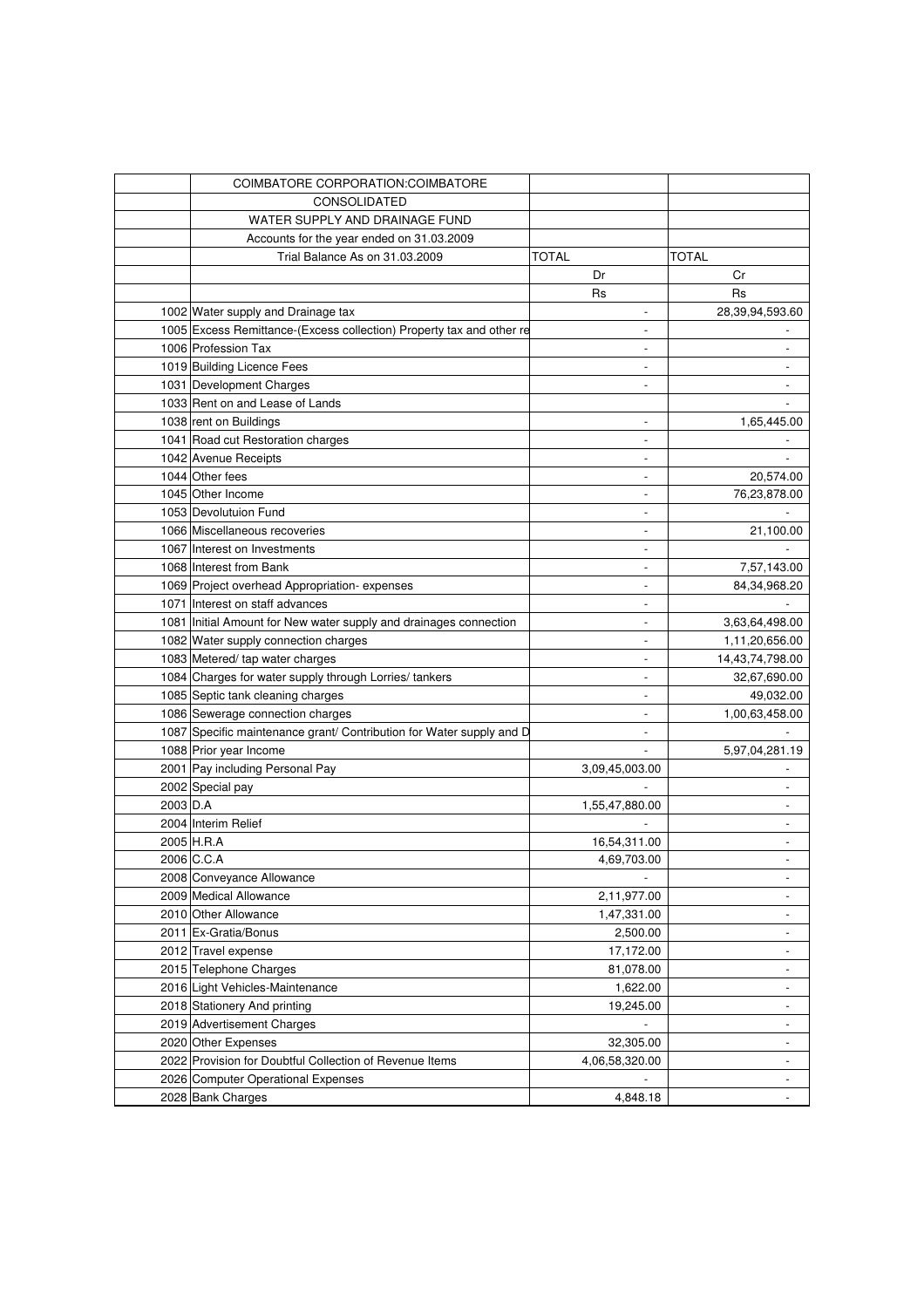| 2029 Interest on Loans /ways and Means Advance / Overdraft             | 41,68,615.00    | -                        |
|------------------------------------------------------------------------|-----------------|--------------------------|
| 2036 Audit Fees                                                        | 3,27,014.00     |                          |
| 2038 Depreciation                                                      | 6,65,60,053.00  |                          |
| 2041 Prior Year Expenses                                               | 9,52,33,725.00  |                          |
| 2046 Books and Periodicals and Magazines                               |                 |                          |
| 2047 Postage and Telegrams and fax Charges                             | $\overline{a}$  |                          |
| 2050 Repairs and Maintenance of Office Tools and Plants                |                 |                          |
| 2051 Training Programme-Expenses                                       |                 |                          |
| 2052 Professional Charges                                              | $\overline{a}$  |                          |
| 2053 Pension and Leave Salary Contribution                             | $\overline{a}$  |                          |
| 2055 Staff Welfare expenses                                            |                 |                          |
| 2070 Heavy Vehicles- Maintenance                                       | 9,73,787.00     |                          |
| 2073 Repairs and Building - Buildings                                  |                 |                          |
| 2076 Repairs and Maintenance -Storm Water Drains, Open Drains and      | 88,37,203.00    |                          |
| 2077 Repairs and Maintenace- Instruments, Plkant and Machinery         |                 |                          |
| 2078 Restoration of Road Cuts                                          | 1,31,600.00     |                          |
| 2086 Power charges for sewerage system / pumping Stations              | 39,50,454.00    |                          |
| 2087 Power charges for Head Water works, Pumping stations/Booster      | 2,77,81,739.00  | $\overline{\phantom{0}}$ |
|                                                                        |                 |                          |
| 2089 Maintenace expenses for Street Lights                             |                 |                          |
| 2090 Wages                                                             | 1,55,220.00     |                          |
| 2092 Petrol / Diesel Evaporation                                       |                 |                          |
| 2101 Expenses on Sanitary Materials                                    |                 | $\overline{\phantom{0}}$ |
| 2125 Maintenance expenses - Water supply / Sewerage Works              | 1,98,80,607.00  | $\overline{\phantom{a}}$ |
| 2128 Royalty                                                           |                 |                          |
| 2129 Maintenance Charges to TWAD Board/ Metr Wat Brd/ Water ces        | 14,91,61,974.00 |                          |
| 2130 Hire charges for supply of waters through private Lorries / Tanke | 89,91,356.00    | $\overline{\phantom{a}}$ |
| 3011 Lease Amount Recoverable Current                                  |                 |                          |
| 3013 Water Supply And Drainage Tax-Receivable-Current                  | 8,18,27,610.70  |                          |
| 3014 Water Charges Recoverable-Current                                 | 4,06,58,320.00  |                          |
| 3015 Water Charges Recoverable-Arrear                                  | 2,86,27,997.00  |                          |
| 3017 Rent on Builldings-Recoverable-Current                            |                 | $\overline{a}$           |
| 3019 Water Supply And Drainage Tax-Receivable-Arrears                  | 15,99,19,094.65 |                          |
| 3025 Interest Accrued on Fixed Deposit/Dividend due on Shares          | 6,10,964.00     |                          |
| 3028 Festival Advance                                                  | 1,17,61,062.00  |                          |
| 3029 Handloom Advance                                                  |                 |                          |
| 3030 Khadi Advance                                                     |                 |                          |
| 3031 Education Advance                                                 |                 |                          |
| 3033 Immediate Relief Advance                                          | 85,996.00       |                          |
| 3043 Motor Cycle Advance                                               |                 |                          |
| 3044 Car Advance                                                       | 30,037.00       |                          |
| 3045 Marriage Advance                                                  | 67,485.00       |                          |
| 3046 House Building Advance                                            | (93, 396.00)    |                          |
| 3047 Interest on Staff Advances-Recoverable Account                    | $\blacksquare$  | $\overline{\phantom{a}}$ |
| 3055 Other Advances- Recoverable                                       | 51,76,040.00    | $\frac{1}{2}$            |
| 3056 Deposits-Recoverable                                              | 2,18,547.00     | $\overline{\phantom{a}}$ |
| 3058 General Imprest Account                                           | 1,882.53        | $\overline{\phantom{a}}$ |
| 3059 Cash Account                                                      |                 | $\overline{\phantom{a}}$ |
| 3070 Fixed deposit                                                     | 12,73,97,895.48 | $\overline{\phantom{a}}$ |
| 3072 Miscellaneous recoveries- Receivable                              |                 |                          |
| 3100 Interfund Transfers                                               | 11,97,55,527.66 | $\overline{\phantom{0}}$ |
| 3101 Land-Gross Block                                                  | 53,36,268.00    | $\overline{\phantom{0}}$ |
|                                                                        |                 |                          |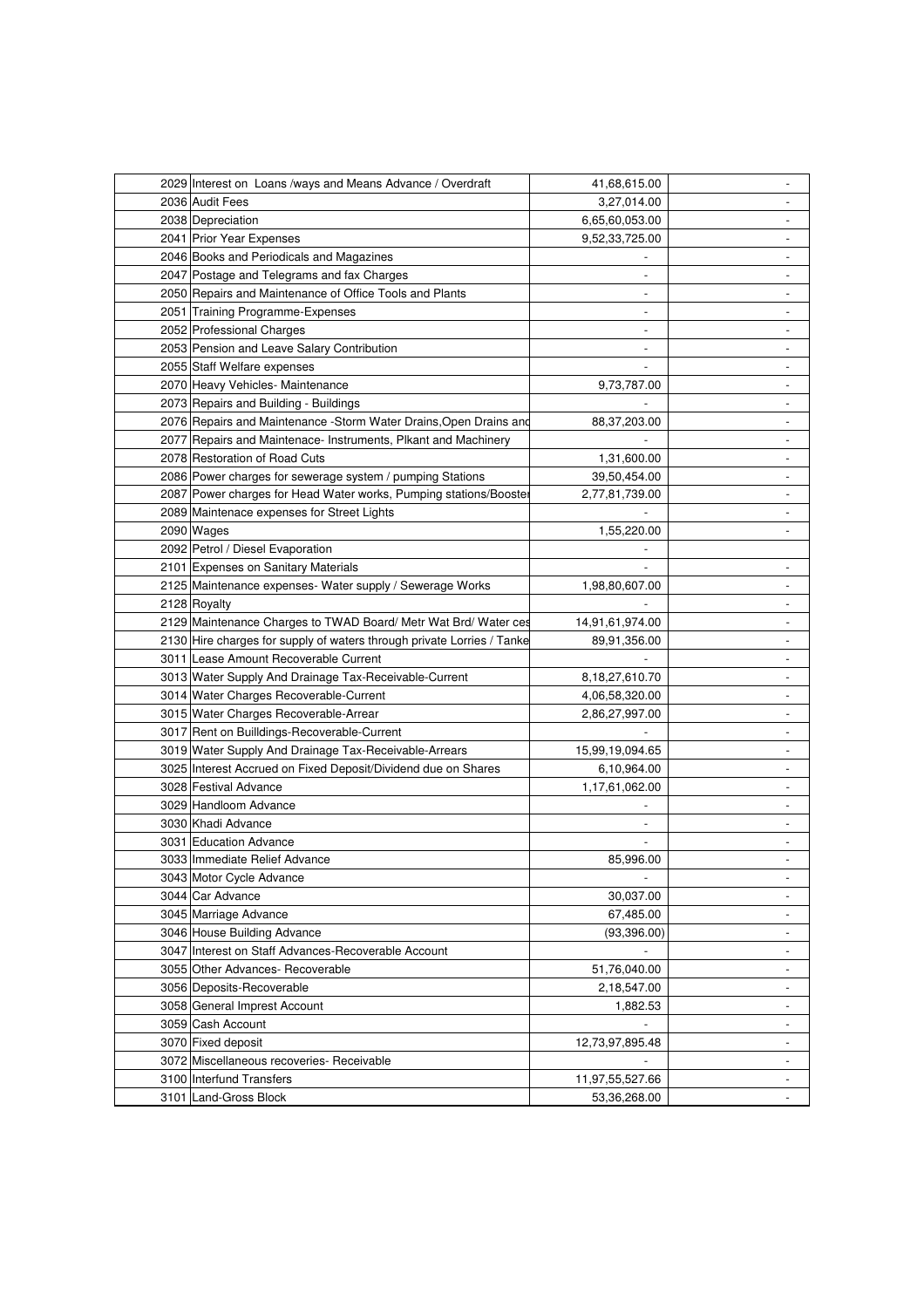| 3102 Buildings-Gross Block                                                      | 3,79,764.00                                | ۰                        |
|---------------------------------------------------------------------------------|--------------------------------------------|--------------------------|
| 3105 Strom water Drains, Open Drains and Culverts- Gross Block                  | 44,31,44,275.00                            |                          |
| 3106 Heavy Vehicles--Gross Block                                                | 2,69,761.00                                |                          |
| 3109 Furniture, Fixtures and Office Equipments- Gross Block                     | 2,76,751.00                                |                          |
| 3111 Electrical Installations- Others- Gross Block                              | 4,43,722.00                                | $\overline{\phantom{0}}$ |
| 3112 Plant And Machineries- Gross Block                                         | 1,92,41,054.00                             | $\overline{\phantom{0}}$ |
| 3118 Public Fountain                                                            | 77,64,739.00                               | $\overline{\phantom{a}}$ |
| 3121 Projects-in--Progress Account                                              | 42,52,396.00                               |                          |
| 3131 Advane to TWARD Board/ Metro Water Board                                   | 23,20,95,519.00                            |                          |
| 3132 Water Supply Head Works, OHT etc., and Water Supply Mains                  | 49,46,11,194.00                            |                          |
| 3133 Drains and Sewerage pipes, cobduits, channels etc.,                        | 9,48,30,841.00                             |                          |
| 3134 Ground water wells/ Deep Bore-wells                                        | 8,49,66,569.20                             |                          |
| 3135 Hand pumps- India Mark II                                                  | 32,645.00                                  |                          |
| 3137 Sullage water removal Tankers                                              | 20,80,201.00                               |                          |
| 3138 Other Items                                                                |                                            |                          |
|                                                                                 | 5,61,38,158.15                             |                          |
|                                                                                 | 2,34,18,381.00                             |                          |
|                                                                                 | 96,22,751.82                               |                          |
| 4001 Accumulated surplus/deficit                                                | $\overline{\phantom{a}}$                   | (5,22,64,824.62)         |
| 4004 Loans from the Government                                                  | $\overline{\phantom{a}}$                   |                          |
| 4005 Loans from HUDCO                                                           | $\overline{\phantom{a}}$                   |                          |
| 4006 Loans from TUFIDCO                                                         | $\overline{\phantom{a}}$                   | 3,61,05,229.00           |
| 4007 Loans from TNUDF                                                           | $\overline{\phantom{a}}$                   |                          |
|                                                                                 | $\overline{\phantom{a}}$                   | 45,89,78,508.00          |
| 4010 Diversion from other municipal fund                                        | $\overline{\phantom{a}}$                   |                          |
| 4013 Contributions from Government                                              | $\overline{\phantom{a}}$                   | 2,44,40,403.00           |
| 4014 Grants from the Government                                                 | $\overline{\phantom{a}}$                   | 2,13,55,892.00           |
| 4016 Tender Deposit-Contractors                                                 | $\overline{\phantom{0}}$                   | 6,18,95,916.00           |
| 4017 Tender Deposit-Suppliers                                                   | $\overline{a}$                             |                          |
| 4020 Deposits- others                                                           | $\overline{\phantom{a}}$                   |                          |
| 4021 Provident Fund Recoveries                                                  | $\overline{\phantom{a}}$                   | 7,30,271.00              |
|                                                                                 | $\overline{\phantom{a}}$                   |                          |
| 4022 Co-operative Society Loan Recoveries                                       | $\overline{\phantom{a}}$                   | (2,69,154.00)            |
| 4023 RD Recoveries<br>4024 L I C Policy Premium Recoveries                      | $\overline{\phantom{a}}$                   | (76,062.00)              |
|                                                                                 |                                            | 2,93,964.00              |
| 4025 Special Providend Fund-cum-Gradutity Scheme Recoveries                     | $\overline{\phantom{a}}$<br>$\overline{a}$ | 7,59,508.00              |
| 4026 FBF/ Group Insurance Sheme Recoveries                                      |                                            | 4,05,820.00              |
| 4027 External Housing Recoveries-CMA                                            | $\overline{\phantom{a}}$                   | (16, 517.00)             |
| 4028 Deputationist Recoveries                                                   | $\overline{\phantom{a}}$                   | (97, 816.00)             |
| 4029 Income Tax deduction at Source from Employees-TDS<br>4031 Court Recoveries | $\overline{\phantom{a}}$                   | (4,29,001.00)            |
|                                                                                 | $\overline{\phantom{a}}$                   |                          |
| 4032 Subscription to HBA Special FBF                                            | $\qquad \qquad \blacksquare$               | 44,911.00                |
| 4033 Health Fund Subscription                                                   | $\blacksquare$                             | 3,57,302.00              |
| 4035 Income Tax Deduction- Contractors                                          | $\blacksquare$                             | 1,37,976.00              |
| 4036 Other Recoveries                                                           | $\blacksquare$                             | 18,67,658.00             |
| 4037 Sales tax and surcharge on sales tax-Payable                               | $\blacksquare$                             | 1,23,930.00              |
| 4039 Provision for Doubtful collection of revenue items                         | $\blacksquare$                             | 35,63,50,569.00          |
| 4044 Salaries Payable                                                           | $\overline{\phantom{a}}$                   |                          |
| 4045 Unpaid salries/pension                                                     | $\overline{\phantom{a}}$                   | 2,944.00                 |
| 4047 Accounts Payable- Contractors                                              | $\overline{\phantom{a}}$                   | 18,97,361.00             |
| 4048 Accounts Payable- Suppliers                                                | $\overline{\phantom{a}}$                   |                          |
| 4049 Accounts Payable- Expenses                                                 | $\overline{\phantom{a}}$                   | $\overline{\phantom{0}}$ |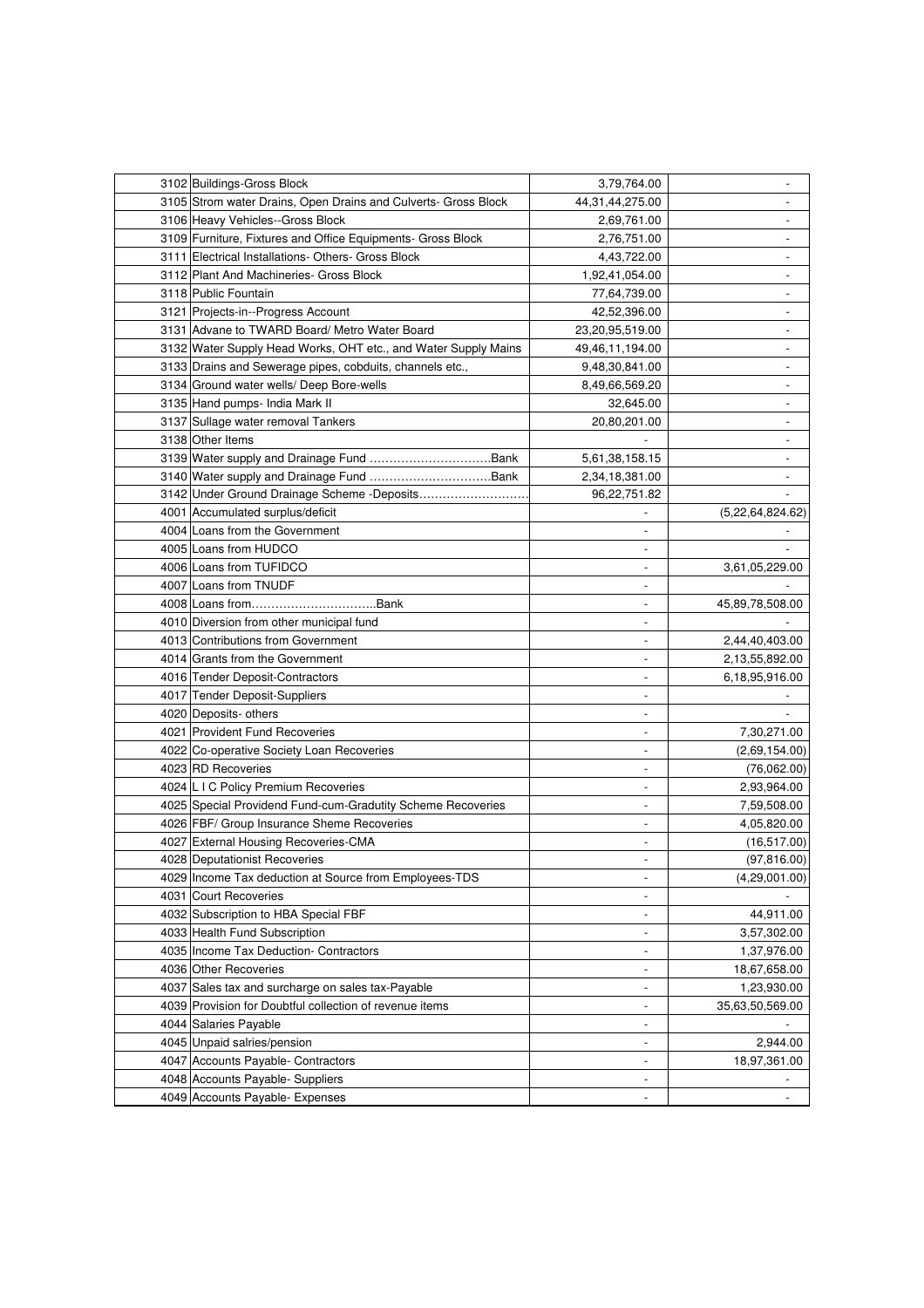|             | 4050 Other Payable                                                  | $\overline{\phantom{a}}$     | 18,97,998.00             |
|-------------|---------------------------------------------------------------------|------------------------------|--------------------------|
|             | 4051 Interest Payable                                               | $\overline{\phantom{a}}$     | 5,39,05,521.00           |
|             | 4057 W.S Maint. Chrgs Pyble to TWARD Brd/ Met. Wat. Brd / wat. Ces  | $\qquad \qquad \blacksquare$ | 57,95,59,511.00          |
|             | 4058 Royalty Payable                                                | $\overline{a}$               | 4,09,14,000.00           |
|             | 4059 Hand loom Advance Recoverd- Payable to Co-optex                |                              | 25,309.00                |
|             | 4060 Khadi Advance Recovered Payable to Khadi Board                 | $\overline{\phantom{0}}$     | (45,993.00)              |
|             | 4061 Buildings- Accumulated Depreciation                            | $\centerdot$                 | 1,04,274.00              |
|             | 4064 Storm water drains, Open drains and culverts- Accumulated Depi | $\centerdot$                 | 25,30,98,395.00          |
|             | 4065 Heavy Vehicles- Accumulated Depreciation                       | $\overline{a}$               | 2,33,389.00              |
|             | 4068 Furniture, Fixtures and Office Equipments- Accumulated Deprec  | $\overline{\phantom{a}}$     | 2,17,973.00              |
|             | 4070 Electrical Installation-Others-Accumulated depreciation        | $\overline{a}$               | 1,56,567.00              |
|             | 4071 Plant and Amchinery- Accumulated Depreciation                  | $\overline{a}$               | 60,64,238.00             |
|             | 4080 Public Fountains- Accumulated Depreciation                     | $\overline{a}$               | 45,47,399.00             |
|             | 4081 Head Works OHT etc., Water Supply Mains-Accumulated Depre      | $\centerdot$                 | 8,38,18,671.00           |
|             | 4082 Drainage Sewerage Pipes, conduits etc.,-Accumulated Deprecia   | $\overline{\phantom{a}}$     | 1,18,97,040.00           |
|             | 4083 Ground Water wells/ Deep Bore wells-Accumulated Depreciation   | $\overline{\phantom{a}}$     | 1,41,75,396.00           |
|             | 4084 Hand Pumps India Mark II- Accumulated Depreciation             | $\overline{a}$               | 32,756.00                |
|             | 4086 Sullage water Removal Tankers-Accumulated Depreciation         | $\overline{a}$               | 14,10,335.00             |
|             | 4088 Audit Fees payable                                             | $\overline{a}$               | 3,27,014.00              |
| 1045(1)     | Other Income-sundry receipts                                        | $\centerdot$                 |                          |
| 1045(2)     | Other income-Spot fine                                              | $\overline{\phantom{a}}$     | $\overline{\phantom{0}}$ |
| 1045(4)     | Other income-Building penalty                                       | $\overline{\phantom{a}}$     |                          |
| 1045(5)     | Other Income-WS penalty                                             | $\centerdot$                 | $\overline{\phantom{0}}$ |
| 1045(6)     | Other IncomeSale of forms                                           | $\overline{a}$               | $\overline{\phantom{0}}$ |
| 1081(1)     | Initial Amount for New water supply and drainages connection        | $\overline{\phantom{a}}$     |                          |
| 1081(2)     | Initial Amount for New water supply and drainages connection        | $\overline{\phantom{a}}$     |                          |
| 1081(5)     | Initial Amount for New water supply and drainages connection        | $\overline{\phantom{a}}$     | $\overline{\phantom{a}}$ |
| 1081(UGD)   | Initial Amount for New water supply and drainages connection-U      | $\qquad \qquad \blacksquare$ | -                        |
| 1082(1)     | Water supply connection charges                                     | $\overline{a}$               |                          |
| 1082(2)     | Water supply connection charges                                     |                              |                          |
| 1086(1)     | Sewerage connection charges-Dep                                     | $\overline{\phantom{0}}$     |                          |
| 1086(UGD)   | Sewerage connection charges-UGD                                     | $\overline{a}$               | $\overline{\phantom{0}}$ |
| 3001(WS)    | Specific Stock Account-(Water Supply materials)                     | $\centerdot$                 | $\overline{\phantom{0}}$ |
| 3100-RF(M)  | Interfund Transfers- Revenue Fund-Main                              | $\overline{\phantom{a}}$     | -                        |
| 3100-RF(E)  | Interfund Transfers- Revenue Fund-East                              | $\overline{\phantom{a}}$     |                          |
| 3100-RF(N)  | Interfund Transfers- Revenue Fund-North                             | $\overline{\phantom{a}}$     |                          |
| 3100-RF(S)  | Interfund Transfers- Revenue Fund-South                             | $\overline{\phantom{a}}$     |                          |
| 3100-RF(W)  | Interfund Transfers- Revenue Fund-West                              | $\overline{a}$               |                          |
| 3139(M-UBI) |                                                                     | $\overline{\phantom{a}}$     | $\overline{\phantom{a}}$ |
| 3139(M-IB)  |                                                                     | $\overline{\phantom{a}}$     |                          |
| 3139(E)     | WS and D Fund- Central Bank Of India                                | $\overline{\phantom{a}}$     | -                        |
| 3139(N)     | WS and D Fund- Union Bank Of India                                  | $\overline{\phantom{a}}$     | $\overline{\phantom{0}}$ |
| 3139(S)     | WS and D Fund- Indian Bank                                          |                              |                          |
| 3139(SBI)   | WS and D Fund- State bank Of India                                  | $\overline{\phantom{0}}$     | $\overline{\phantom{0}}$ |
| 3139(W)     | WS and D Fund- Canara Bank                                          | $\overline{\phantom{a}}$     | $\overline{\phantom{a}}$ |
| 3140(E)     | WS and D Fund- Central Bank Of India-Dep                            | $\overline{\phantom{a}}$     | $\overline{\phantom{a}}$ |
| 3140(N)     | WS and D Fund- Union Bank Of India-Dep Bank                         | $\overline{\phantom{a}}$     | $\overline{\phantom{a}}$ |
| 3140(S)     | WS and D Fund- Indian Bank-Dep Bank                                 | $\overline{\phantom{a}}$     | $\overline{\phantom{a}}$ |
| 3140(W)     | WS and D Fund- Canara Bank-Dep Bank                                 | $\overline{\phantom{a}}$     | $\overline{\phantom{a}}$ |
|             | 4077 Inter Zonal Transfer Account                                   | $\overline{\phantom{a}}$     | 0.00                     |
| 4077-RF(M)  | Inter Zonal Transfer Account-Revenue Fund-Main                      | $\overline{\phantom{a}}$     | $\overline{\phantom{a}}$ |
|             |                                                                     |                              |                          |